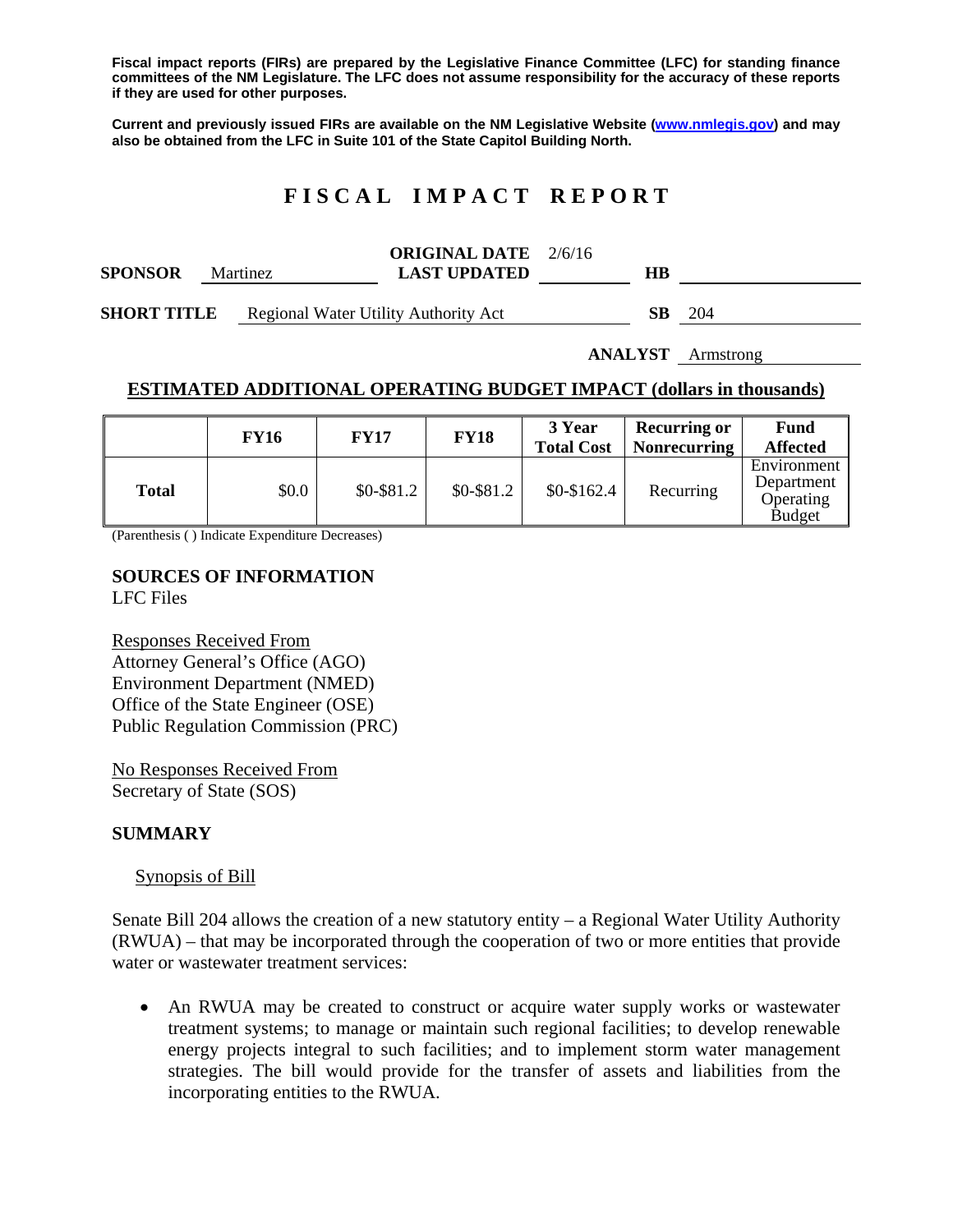- RWUAs would be incorporated, under the supervision of the Secretary of State, by the cooperating entities and would be governed by a board of directors elected from within the RWUA's service area.
- RWUAs would have the power to: borrow money, issue bonds, encumber revenues, and mortgage property; establish rates, assessments and fees for service, and enforce them with shut-off notices, collection suits, and liens; acquire water rights from willing sellers; to acquire real property; to condemn property, through eminent domain, for infrastructure construction, maintenance, and operations; to compel connection within the service area; and to participate in regional water planning.
- The bill provides detailed procedures for the predecessor entities to give notice, hold public hearings, and proceed with incorporation. The board would have the authority to hire employees.
- An RWUA would have the exclusive right to provide service within its service area, subject to the right of existing providers to continue service to their existing customers and subject to the RWUA's ability to provide service promptly.
- An RWUA would be authorized, within its service area, to restrict new domestic wells, and to require water conservation measures, as well as to compel connection to RWUA systems. An RWUA would be subject to New Mexico Environment Department (NMED), Office of the State Engineer (OSE), and Department of Finance and Administration (DFA) regulations. Authorities would also be subject to the Open Meetings Act, the Inspection of Public Records Act, the Audit Act, the Procurement Code, the Governmental Conduct Act, and other applicable state laws.

# **FISCAL IMPLICATIONS**

According to NMED analysis, SB204 could impose additional demands on the agency's Water Protection Division and Drinking Water Quality Bureau. If NMED dedicates one FTE to overseeing RWUA's, it would require \$81.2 thousand annually based on the average cost of an FTE in the Water Protection Division.

## **SIGNIFICANT ISSUES**

Regionalization is an effective process to address technical, managerial, and financial capacity deficiencies. Through economies of scale, regionalization promotes greater efficiency in maintaining infrastructure and providing services, assists entities with regulatory compliance, and enhances resiliency in the face of water supply problems. Currently, entities that want to regionalize have to submit proposed legislation on a case by case basis which is burdensome and time consuming, thereby discouraging regionalization and collaboration among entities.

About 80 percent of New Mexico's roughly 1,100 water systems provide water to fewer than 500 people. Mutual domestic water consumer associations (MDWCAs) are one of the smallest local governments eligible for public funding to reach rural areas of the state. Only three board members are required to create an MDWCA. A water system is only public and subject to regulation under the federal Safe Drinking Water Act (SDWA) if it has 15 connections or serves a population of at least 25 people for six months out of the year or more. The differences in population requirements create a loophole wherein MDWCAs with 3-14 connections are eligible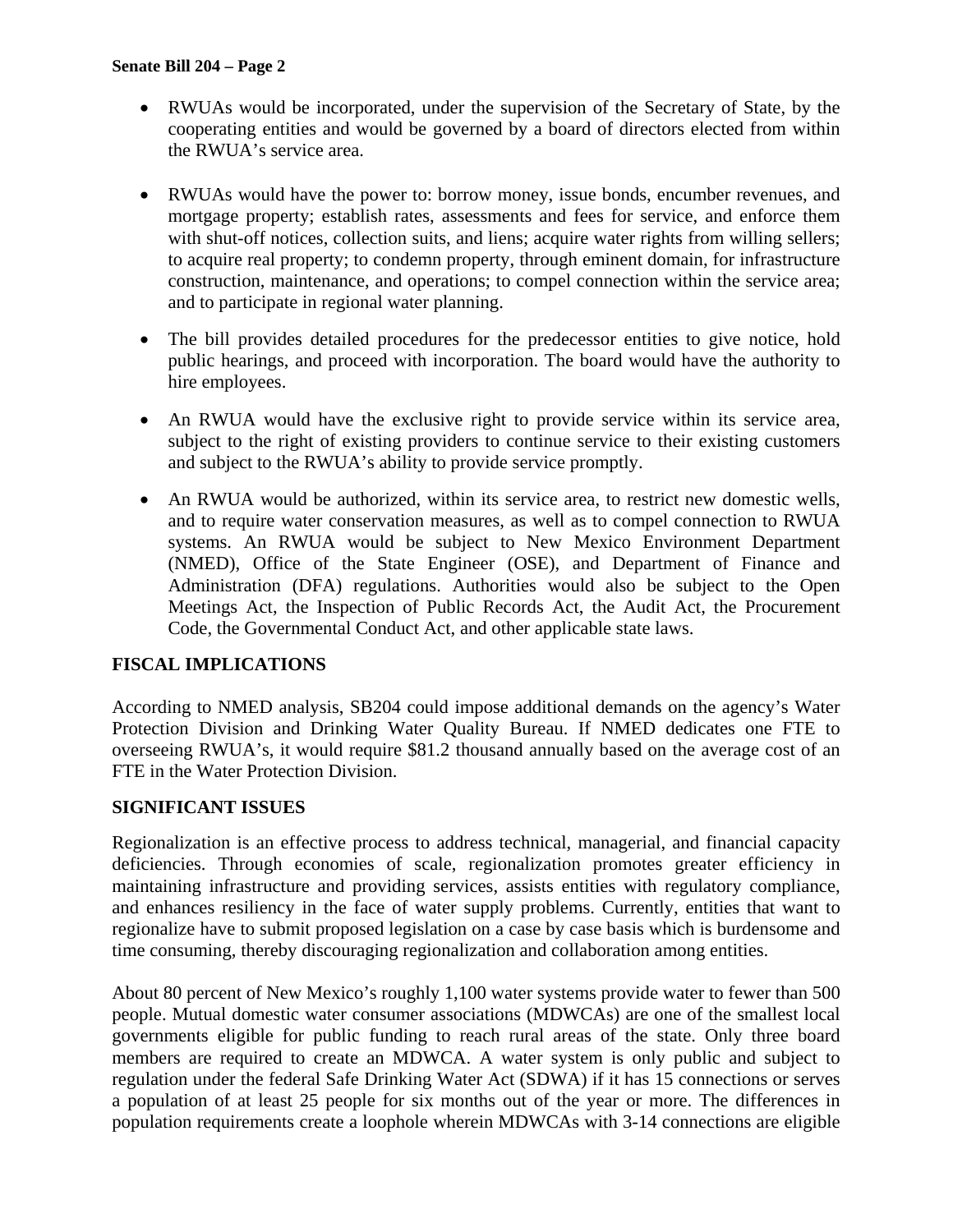## **Senate Bill 204 – Page 3**

for public funds for water system infrastructure but are not required to follow any regulations in serving water to their community. Theoretically, very small MDWCAs could form a regional authority and still be exempt from the SDWA. NMED recommends that Authorities created pursuant to SB204 be required to follow SDWA requirements as incorporated in the state's drinking water regulations.

NMED supports regionalization, but has some concerns with the language. While SB204 requires RWUAs to comply with NMED, OSE, and DFA regulations, it does not expressly task an agency with overseeing the general operation of RWUAs. The lack of clarity as to whether or not oversight is to be vested in an RWUA's board or one of the state's executive agency. NMED does not have current funding for regulatory oversight of these newly created authorities.

OSE also raised concerns with the bill's language. First, the bill requires RWUAs to seek OSE approval of service area and place of use documents. However, OSE does not currently have the power to approve the service areas of water or wastewater service providers, and the bill provides no criteria for this approval. The agency recommended amending the bill to provide clarity on the necessary steps for the authority: 1) to file a plat with the appropriate county clerk or clerks to designate a service area, and 2) to make the necessary filings with the state engineer to reflect the change in ownership of water rights and to combine and commingle water rights.

Second, in granting RWUAs authority similar to that provided to municipalities to place further limitations on domestic wells permitted by OSE within their service area. However, the bill also contains material for which there is no analogous provision in existing statutes. OSE analysis notes the language of Section 15(B) could create confusion between the respective jurisdiction of an RWUA and the OSE over domestic wells by stating that an RWUA has "jurisdiction over new domestic wells within the authority's service area." The agency proposed amending the bill to clarify that OSE continues to have jurisdiction and authority over new domestic wells but that an RWUA has the authority to further limit an OSE domestic well permit. Analysis from the Attorney General's Office also noted that the bill should be clarified to provide that RWUA regulations are supplemental to OSE regulations and that domestic well permits still need to be obtained from OSE prior to obtaining any regional water utility authority permit.

# **CONFLICT, DUPLICATION, COMPANIONSHIP, RELATIONSHIP**

House Bill 196 duplicates SB204.

# **TECHNICAL ISSUES**

NMED analysis notes:

- Section 4(B) does not provide adequate information regarding the list of "all persons who have requested advance notice of hearing." It is not clear who is responsible for compiling the list and how it can be created if the authority has not yet formed.
- $\bullet$  Section 4(H) on page 8, lines 15-18, should provide a mechanism by which all regulating entities are informed when an RWUA is incorporated.
- Sections  $8(A)$ , on page 13-14, lines 24-7, allows an RWUA to compel the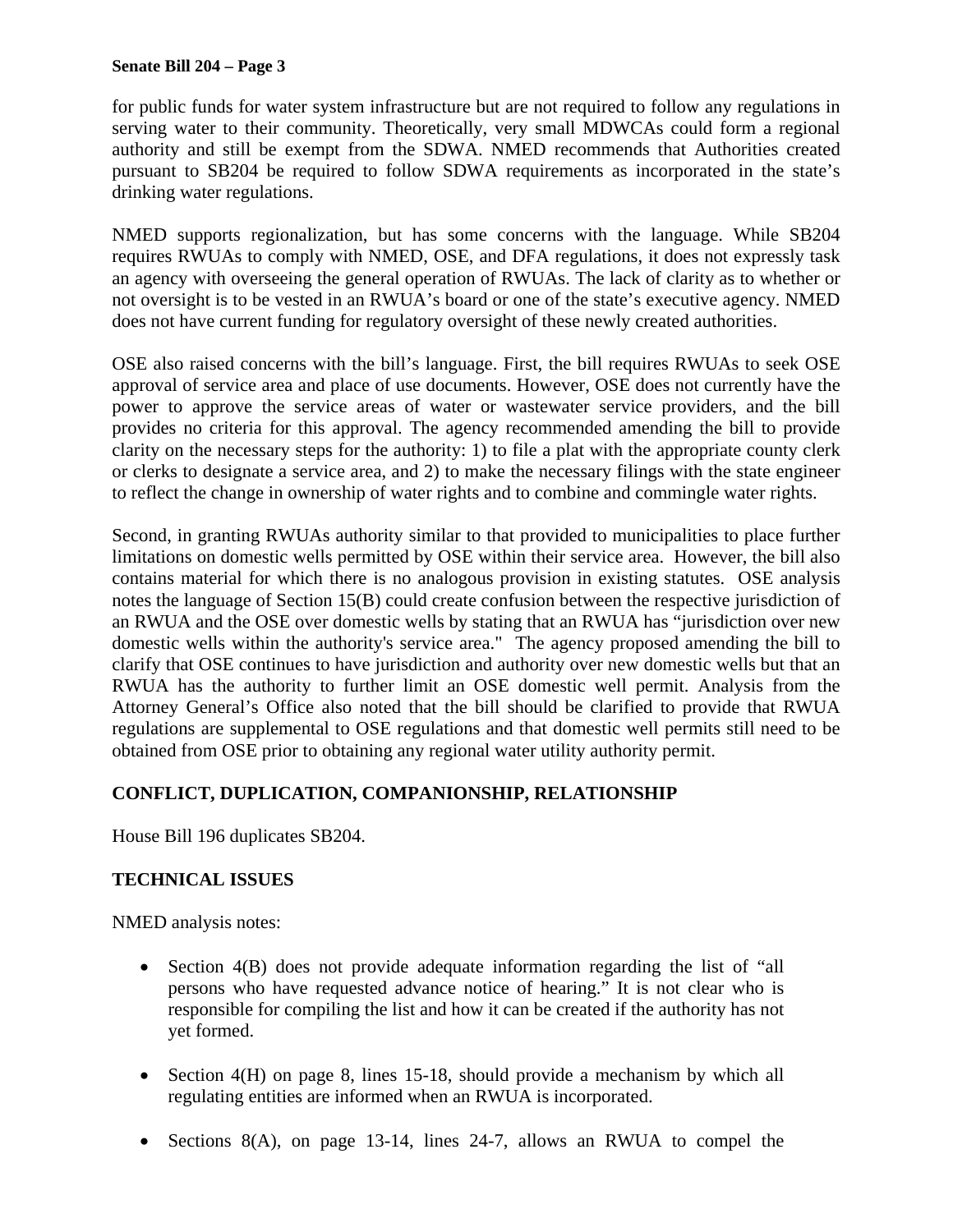connection of a homeowner's water or wastewater system to the authority's water or wastewater system and to compel the connection of any new development within the authority's service area. To prevent cross contamination issues and for sanitary purposes, no homes with private wells should be allowed to connect to an authority's system without proof of proper private well disconnection.

NMED also suggests the following amendments:

- On page 2, line 24, strike "minimize" and replace with "prevent". New Mexico's water quality regulations intend to prevent water pollution rather than minimize it.
- On page 26, strike lines 12-16 in their entirety. Section 20 on page 33, lines 6-18, is sufficient to incorporate by reference NMED's regulatory authority over environmental protection elements of the authorities.

OSE suggested the following amendments to address concerns with the bill's domestic well provisions:

- On page 23, strike lines 24 and 25 and reletter succeeding subsections accordingly.
- On page 24, lines 18-19, strike "with a new domestic water well drilling policy" and insert in lieu thereof "that has adopted a resolution pursuant to subsection C. of this section".
- On page 24, lines 20-21, strike "state engineer's approval" and insert in lieu thereof "issuance of a domestic well permit by the state engineer pursuant to section 72-12-1.1".
- On page 43, line 9, strike all new material.
- On page 43, lines 9-10, remove the brackets and the line through "firm or corporation".
- On page 43, line 24, after "with" insert "all applicable resolutions adopted by an authority pursuant to".
- On page 43, line 25, strike the underscored language "and other applicable laws".

# **OTHER SUBSTANTIVE ISSUES**

Section 8, on page 12, lines 20-22, purports to grant an RWUA the authority acquire and hold a water rights permit issued pursuant to Section 72-1-9 NMSA 1978, which allows certain entities to acquire and hold unused water rights in excess of their reasonable need within the next 40 years. It is not clear, however, that RWUAs would be able to obtain a permit issued in accordance with Section 72-1-9 as RWUAs are not included in the list of entities set out in that statute. While existing statute includes "special water users' associations" as entities eligible to hold such permits, this term is not defined by current statute or SB204.

The grant of authority to participate in regional water planning provided in Section 8 on page 13,